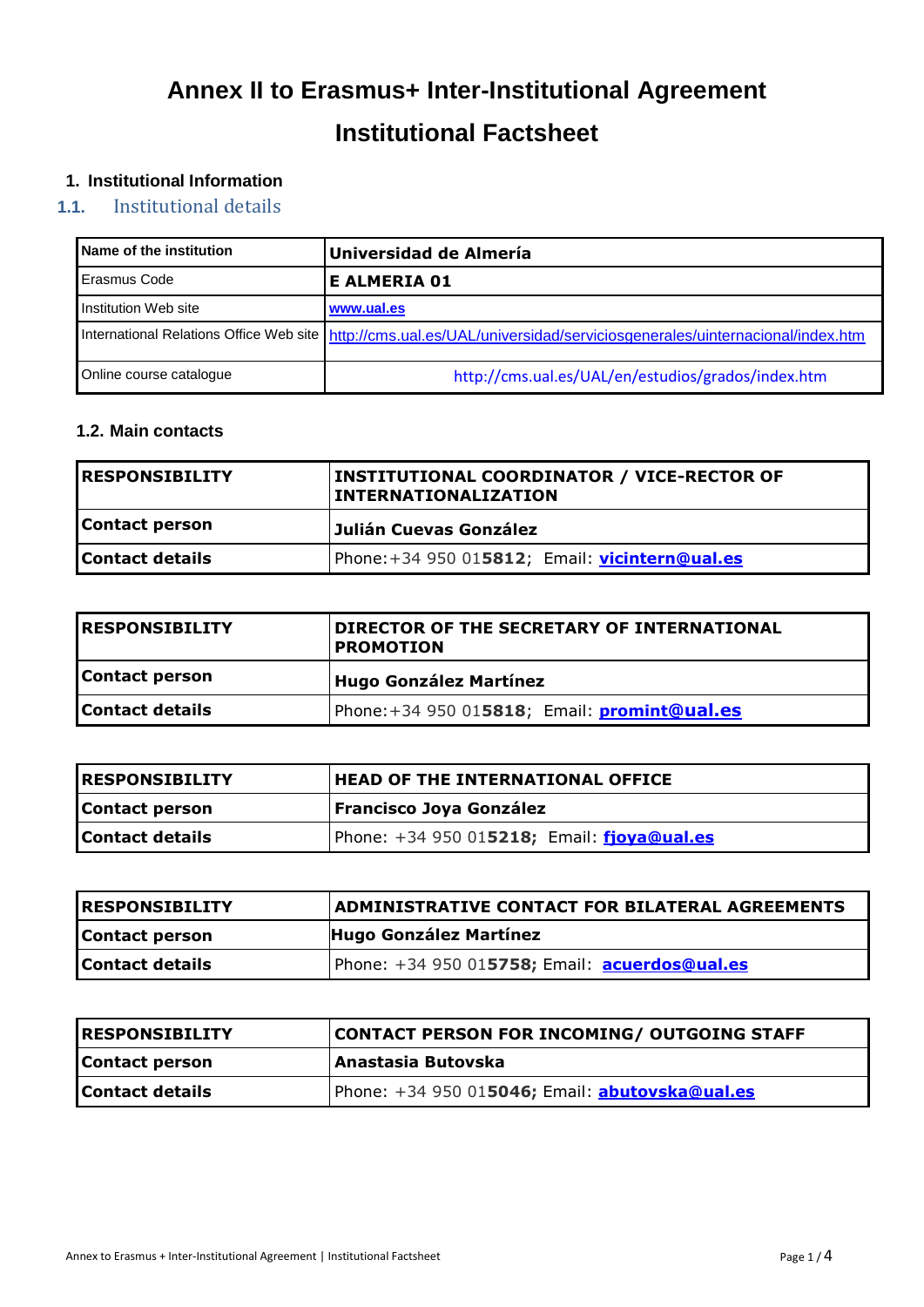| IRESPONSIBILITY       | <b>CONTACT PERSON FOR INCOMING STUDENTS</b>                                          |  |
|-----------------------|--------------------------------------------------------------------------------------|--|
| <b>Contact person</b> | Rosario Padilla Rodríguez                                                            |  |
| Contact details       | Phone: $+34$ 950 015046 Email: $\frac{\text{incomingQuales}}{\text{incomingQuales}}$ |  |

| <b>RESPONSIBILITY</b>  | CONTACT PERSON FOR OUTGOING STUDENTS                |  |
|------------------------|-----------------------------------------------------|--|
| Contact person         | Alberto Roldán Ruiz                                 |  |
| <b>Contact details</b> | Phone: +34 950 015046 Email: <b>outgoing@ual.es</b> |  |

## **2. Detailed requirements and additional information**

## **2.1.** Recommended language skills

The sending institution, following agreement with our institution, is responsible for providing support to its nominated candidates so that they can have the recommended language skills at the start of the study or teaching period:

| Type of mobility                    | Subject area | Language(s) of<br>instruction | Recommended language of<br>instruction level * |
|-------------------------------------|--------------|-------------------------------|------------------------------------------------|
| <b>Student Mobility for Studies</b> |              | Spanish / English             | B <sup>1</sup>                                 |
| Staff Mobility for Teaching         |              | Spanish / English             | B <sub>2</sub>                                 |

\* Level according to Common European Framework of Reference for Languages (CEFR), see <http://europass.cedefop.europa.eu/en/resources/european-language-levels-cefr>

For more details on the language of instruction recommendations, please check the link for the course catalogue: <http://cms.ual.es/UAL/en/universidad/organosgobierno/vinternacional/actividades/actividad/RRIIPLURI201112>

#### **2.2. Calendar**

## **2.3.** Nomination Deadlines

Applications/information on students nominated must reach our institution by:

| Nominations' Management Process starting March 1st |                                                                                 |
|----------------------------------------------------|---------------------------------------------------------------------------------|
| Autumn term                                        | Nomination: June $15^{\text{th}}$<br>Application: June 30 <sup>th</sup>         |
| <b>Spring term</b>                                 | Nomination: November 15 <sup>th</sup><br>Application: November 30 <sup>th</sup> |

#### **2.3.1. Decision Response**

We will send our decision within 5 weeks.

#### **2.3.2. Transcripts of Records**

A Transcript of Records will be issued no later than **5** weeks after the assessment period has finished at our institution.

#### **2.3.3. Termination of Agreement**

This agreement can be terminated at any time by mutual consent. In the event of unilateral termination, a notice of at least one academic year should be given. This means that a unilateral decision to discontinue the exchanges notified to the other party by 1 September of one given year will only take effect as of 1 September of the next year. Neither the European Commission nor the National Agencies can be held responsible in case of a conflict.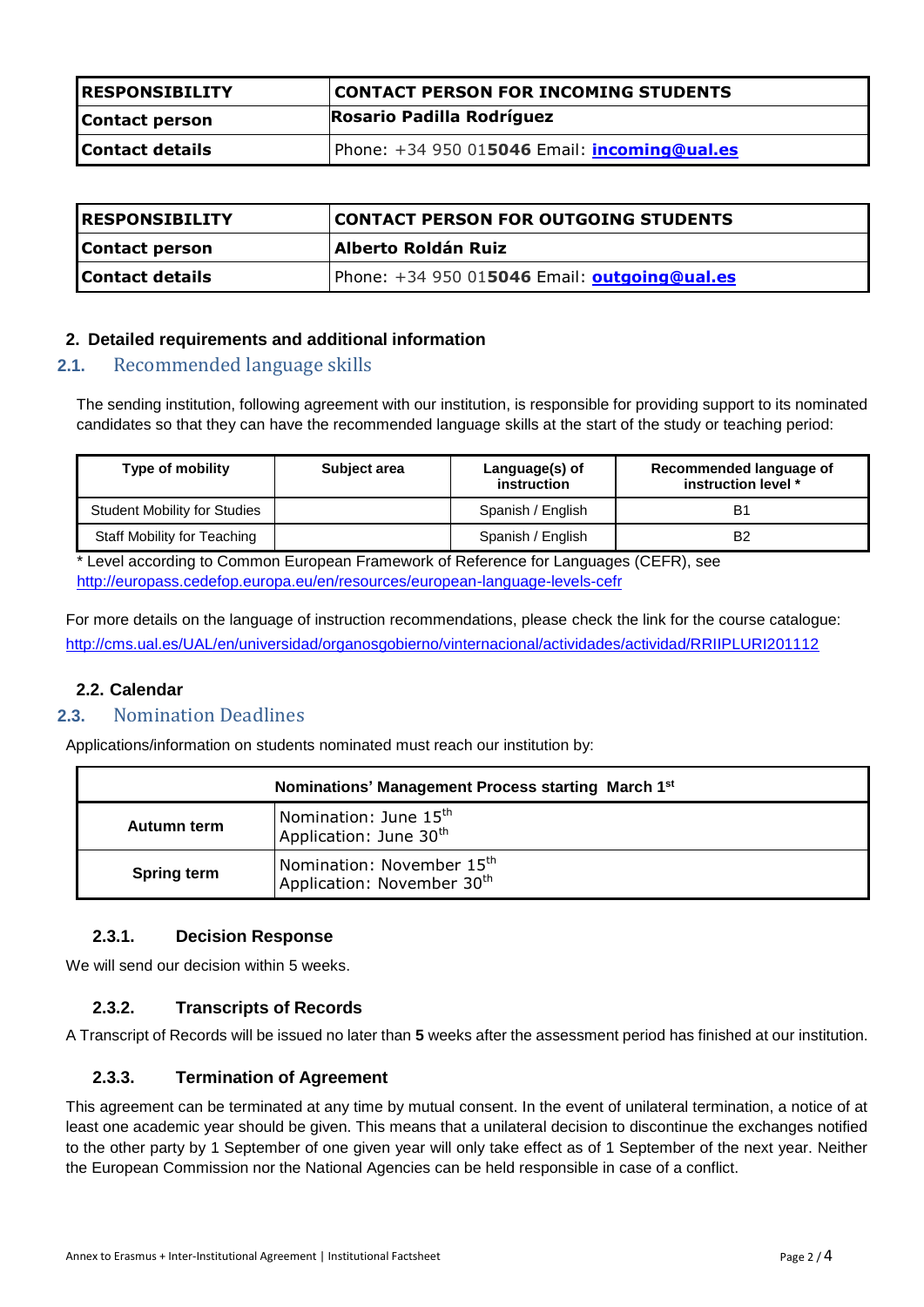# **3. Additional information**

## **3.1.** Grading system

| <b>ECTS</b>        | <b>UAL (10/10)</b>                          |
|--------------------|---------------------------------------------|
| $A = Excellent$    | Magna Cum Laude ( $>9$ and $<=10$ )         |
| $B = Very good$    | Excellent ( $>9$ and $\leq=10$ )            |
| $C = Good$         | Very good ( $>=$ 7 and $<$ 9)               |
| $D =$ Satisfactory | Pass ( $> = 6$ and $< 7$ )                  |
| $E = Sufficient$   | Pass ( $> = 5$ and $< 6$ )                  |
| $F = Fall$         | Fail $(<5)$                                 |
| $=$ No Results     | Absent (The student has not taken the exam) |

#### **3.2.** Visa

Our institution will provide assistance, when required, in securing visas for incoming and outgoing students/staff, according to the requirements of the Erasmus Charter for Higher Education. Information and assistance can be provided by:

| I Contact details | <b>Email: incoming@ual.es</b>                                           |
|-------------------|-------------------------------------------------------------------------|
| Website           | https://www.ual.es/application/files/4114/9303/3899/eaceanotavisado.pdf |

## **3.3.** Insurance

Our institutions will provide assistance in obtaining insurance for incoming and outgoing students/staff, according to the requirements of the Erasmus Charter for Higher Education: [https://ec.europa.eu/programmes/erasmus](https://ec.europa.eu/programmes/erasmus-plus/resources/documents/applicants/higher-education-charter_en)[plus/resources/documents/applicants/higher-education-charter\\_en.](https://ec.europa.eu/programmes/erasmus-plus/resources/documents/applicants/higher-education-charter_en)

|                | Contact details   Email: <b>incoming@ual.es</b>                                                      |
|----------------|------------------------------------------------------------------------------------------------------|
| <b>Website</b> | http://cms.ual.es/UAL/universidad/serviciosgenerales/uinternacional/pagina/SEGUROMOVILIDADESTUDIANTE |

# **3.4.** Housing

Our institution will guide incoming student/staff in finding accommodation, according to the requirements of the Erasmus Charter for Higher Education. Information and assistance can be provided by:

| <b>Contact details</b> | Email: housing@ual.es                           |
|------------------------|-------------------------------------------------|
| <b>Nebsite</b>         | http://cms.ual.es/UAL/en/alojamientos/index.htm |